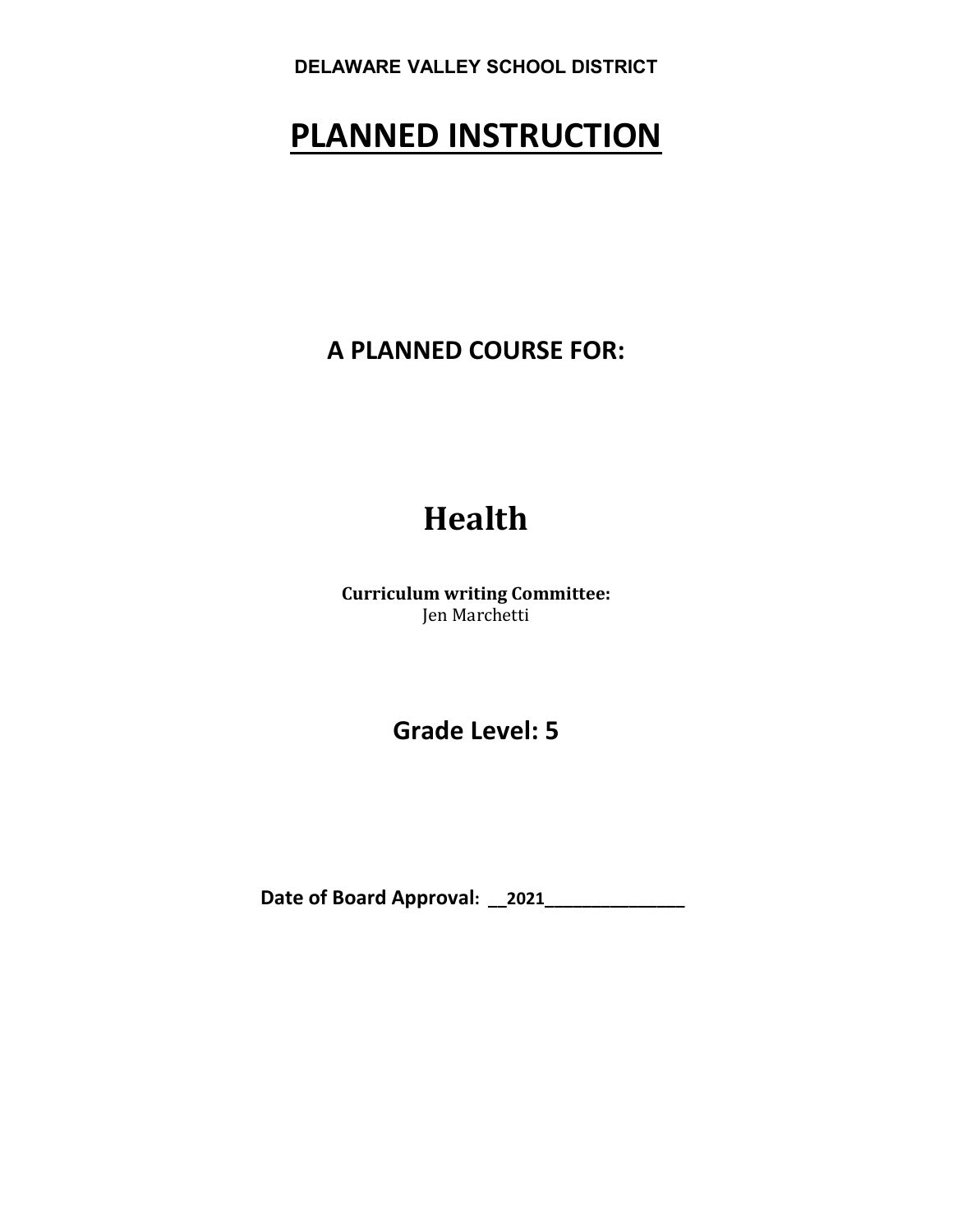## **Course Weighting**

| Participation              | 60%            |
|----------------------------|----------------|
| Classwork / Homework       | 20%            |
| Projects / Quizzes / Tests | 20%            |
|                            | Total $ 100\%$ |

## **Curriculum Map**

#### **Overview:**

The purpose of the Health curriculum describes quality health education objectives that will help students develop a life-long commitment to healthy, active living. The healthy, physically active child is more likely to be academically motivated, alert, and successful in school. They are also more likely to establish habits of behavior that will foster good health throughout life thereby enhancing the quality of life. Children and youth who are physically, emotionally, and socially well are better able to benefit from learning experiences provided in school. Health behaviors are influenced by a variety of factors that include awareness and knowledge of health issues, skills necessary to develop healthy behaviors and opportunities to practice the behaviors.

#### **Goals:**

**1. Unit One –**Health and Wellness **Overview with time range in days:** 35

#### **Unit One -Goals:**

Understanding of:

- Tobacco, Alcohol, and other drugs
- Physical Activity and Fitness
- Nutrition
- Injury Prevention
- Anatomy
- Family Health
- Sexuality
- Mental and Emotional Health
- **2. Unit Two –**Community and Environmental Health **Overview with time range in days:** 15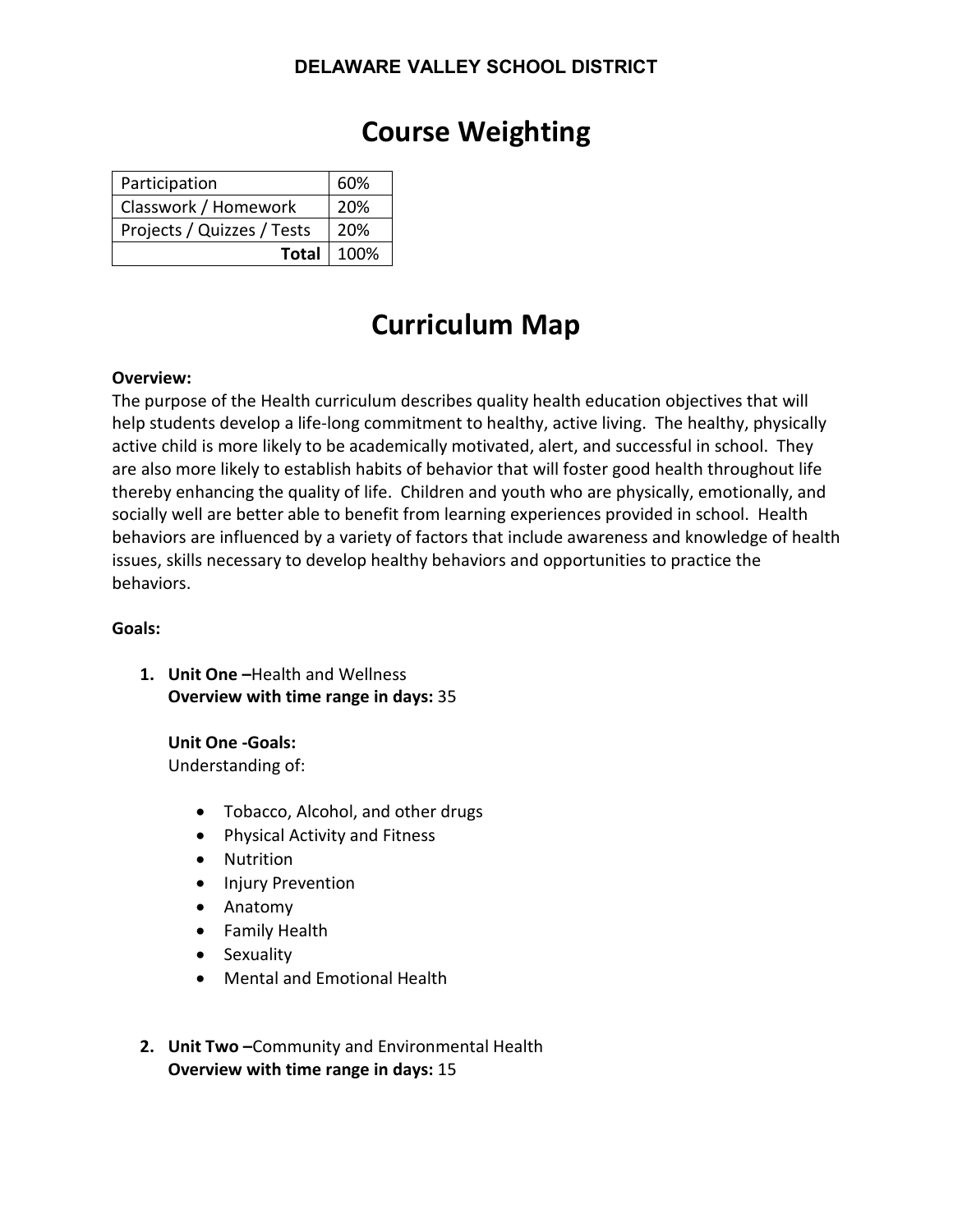#### **Unit Two -Goals:**

Understanding of:

- Community Health
- Environmental health
- Consumer health
- Bullying
- Communicable disease

#### **Big Ideas:**

- Health concepts are essential for wellness and a health enhancing lifestyle.
- Participation in physical activity impacts wellness throughout a lifetime.
- Community well-being is dependent upon a balance of personal and social responsibility.

#### **Textbook and Supplemental Resources:**

Mendez Foundation, *Too Good for Drugs Grade 5*, CE Mendez Foundation, Inc. 2018

Health Teacher www.healthteacher .com Kids Health Washington Washington Washington Washington Washington Washington Washington Washington Washington Nutrition Explorations www.nutritionexplorations.org Learn to be Healthy **Example 20** and the www.learntobehealthy.org Operation Fit Kids www.acefitness.org Kids programs www.empowerme .org HPE Alliance www.healthiergeneration .org National Association of Sports and PE www .naspe.org Healthy Alliance www.healthiergeneration.org Balancing Activity and Nutrition for Kids www.neahin.org/bankcurriculum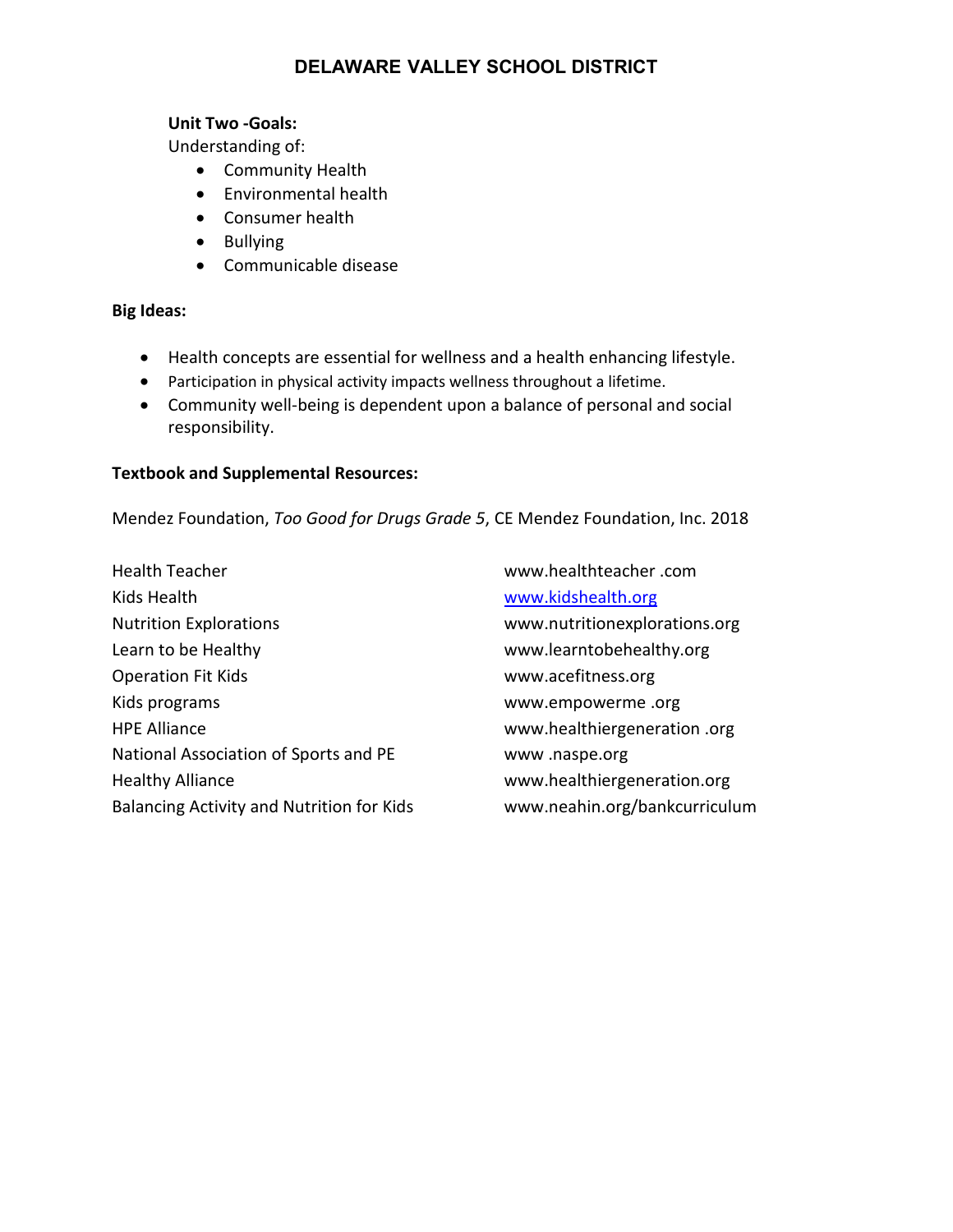## **Curriculum Plan**

**Unit:** Health and Wellness **Time Range in Days:** 35 lessons

#### **Standards Addressed:**

PA Academic Standards: 10.1.6A, 10.1.6B, 10.1.6C, 10.1.6D, 10.2.6A, 10.2.6D, 10.3.6A, 10.3.6B, 10.3.6D, 10.4.6B

SHAPE America's National Standards: 1,2,3,4,5,7

#### **Eligible Content:**

- Describe growth and development changes that occur between childhood and adolescence and identify factors that can influence these changes.
- Identify and describe the structure and function of the major body systems.
- Analyze nutritional concepts that impact health.
- Explain factors that influence childhood and adolescent drug use.
- Explain the relationship between personal health practices and individual well-being.
- Describe and apply the steps of a decision-making process to health and safety issues.
- Explain and apply safe practices in the home, school and community.
- Know and apply appropriate emergency responses.
- Analyze the role of individual responsibility for safety during physical activity.
- Explain the effects of regular participation in moderate to vigorous physical activities on the body systems.

#### **Objectives:**

- Analyze reasons young people use/abuse alcohol and other drugs. (DOK 4)
- Assess the effects of inhalants upon the body systems. (DOK 3)
- Assess how decisions about inhalant use could affect their favorite activities as well as cause serious health problems and/or death. (DOK 3)
- Identify consequences of unhealthful decisions about drug use. (DOK 1)
- Analyze influences on alcohol and other drug use. (DOK 4)
- Identify reasons to avoid alcohol and other drug use. (DOK 1)
- Analyze importance of reading and following label directions for OTC medicines. (DOK 4)
- Identify harmful ingredients in tobacco smoke. (DOK 1)
- Assess sources for information about tobacco smoke and its effect on the respiratory system. (DOK 3)
- Identify the structure and function of the major parts of the respiratory system. (DOK 1)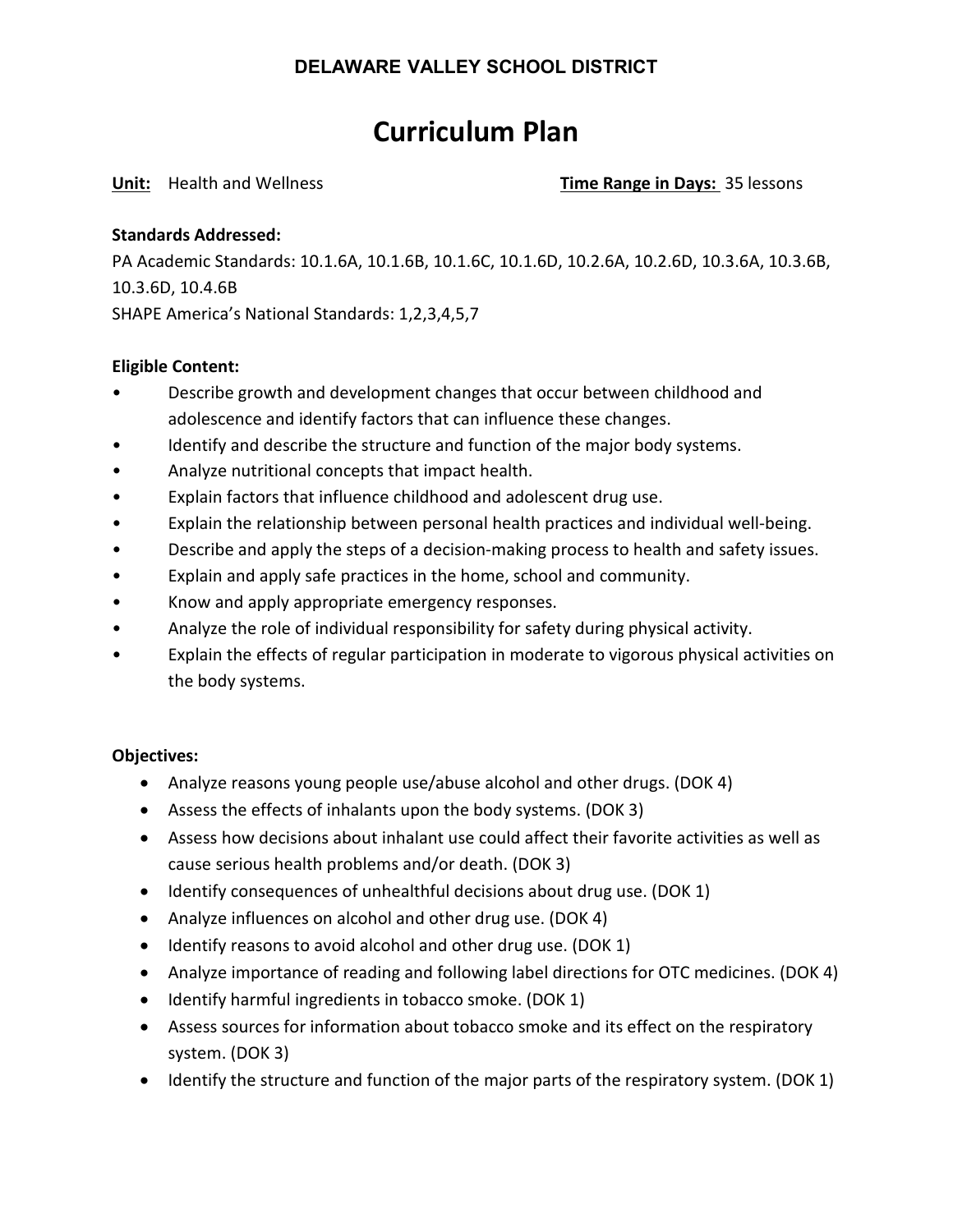- Identify health care providers in the community who are qualified to treat respiratory problems. (DOK 1)
- Classify foods according to the five food groups. (DOK 2)
- Identify the key nutrients and the relationship of a balanced diet to these nutrients and health. (DOK 1)
- Classify foods in a balanced diet. (DOK 2)
- Analyze the effects of food choices have on body composition. (DOK 4)
- Investigate the relationships involving aerobic endurance, body composition, flexibility, muscular strength and endurance, and self -image. (DOK 3)
- Describe the process of digestion. (DOK 1)
- Compare the diversity within families. (DOK 2)
- Identify family responsibilities. (DOK 1)
- Hypothesize influences that create change in families. (DOK 3)
- Recall the physical, emotional, and social changes of adolescence. (DOK 1)
- Analyze reasons people show respect. (DOK 4)
- Recall the cause and transmission of HIV infection. (DOK 1)
- Identify valid sources for information about HIV infection. (DOK 1)
- Assess the importance of having a fire escape plan. (DOK 3)
- Design fire escape plans for their homes. (DOK 4)
- Recall bicycle safety rules. (DOK 1)
- Identify common traffic safety signs. (DOK 1)
- Illustrate skills for caring for minor wounds and burns. (DOK 1)
- List skills to stay safe in the water. (DOK 1)
- Identify the basic parts of the digestive system. (DOK 1)
- Recite the function of the parts of the digestive system. (DOK 1)
- Name major structures and areas that compose the heart. (DOK 1)
- Illustrate the blood flow through the heart. (DOK 1)
- Hypothesize behaviors that promote the health and safety of the central nervous system. (DOK 3)
- Identify key voluntary and involuntary muscles. (DOK 1)
- Analyze the relationship between the muscular system and other body systems. (DOK 4)
- Identify the structural elements of bone. (DOK 1)
- Analyze the importance of maintaining good bone health in relationship to maintaining overall health. (DOK 4)
- Assess the respiratory process. (DOK 3)
- Hypothesize behaviors and practices that help ensure good respiratory health. (DOK 3)
- Create a short term personal goal using the goal-naming criteria. (DOK 4)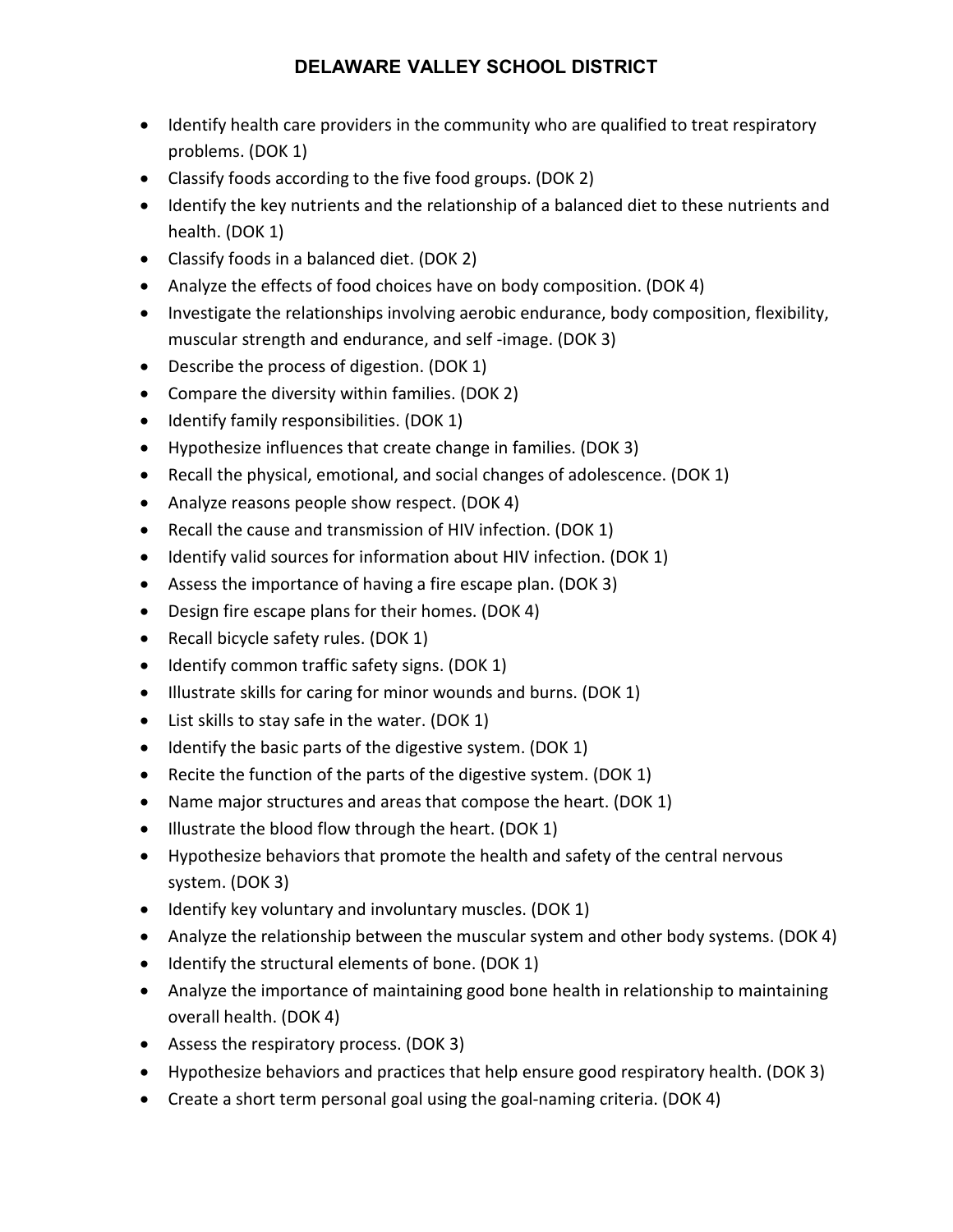- Identify a variety of options to any given decision. (DOK 1)
- Differentiate between assertive, aggressive, and passive speaking styles. (DOK 3)

#### **Core Activities and Corresponding Instructional Methods:**

- Discuss possible reasons for interest in alcohol, tobacco, and other drug use.
- Brainstorm options for solving problems.
- Evaluate options for responding to the problem.
- Discuss the elements needed to sustain human life.
- Discuss dangerous fumes in common household products.
- Brainstorm consequences of using inhalants.
- Brainstorm and categorize problems caused by drug use.
- Identify newspaper articles related to alcohol or other drug use.
- Identify situations where they have been pressured.
- Role-play using refusal skills.
- Describe how it felt to be pressured or to be persuasive.
- Brainstorm effects of alcohol and other drug use.
- Demonstrate how peers influence others.
- Review what OTC medicines are.
- Review the information found on the OTC medicine labels.
- Review the structures of the respiratory system and their functions.
- Describe ingredients of tobacco.
- Simulate tar affecting cilia.
- Review additional chemicals in tobacco.
- Research tobacco ingredients.
- Discuss the respiratory system.
- Label parts of the respiratory system.
- Review structure and function of the respiratory system.
- Understand the kids' activity pyramid.
- Understand the mypyramid.gov nutritional plan.
- Explain the importance of our hearts and the youth RPE scale.
- Identify what to drink for healthy and proper hydration.
- Know your steps and safe walking technique.
- Identify healthy snack choices.
- Explain the importance of strength exercises.
- Explain a food label and its components.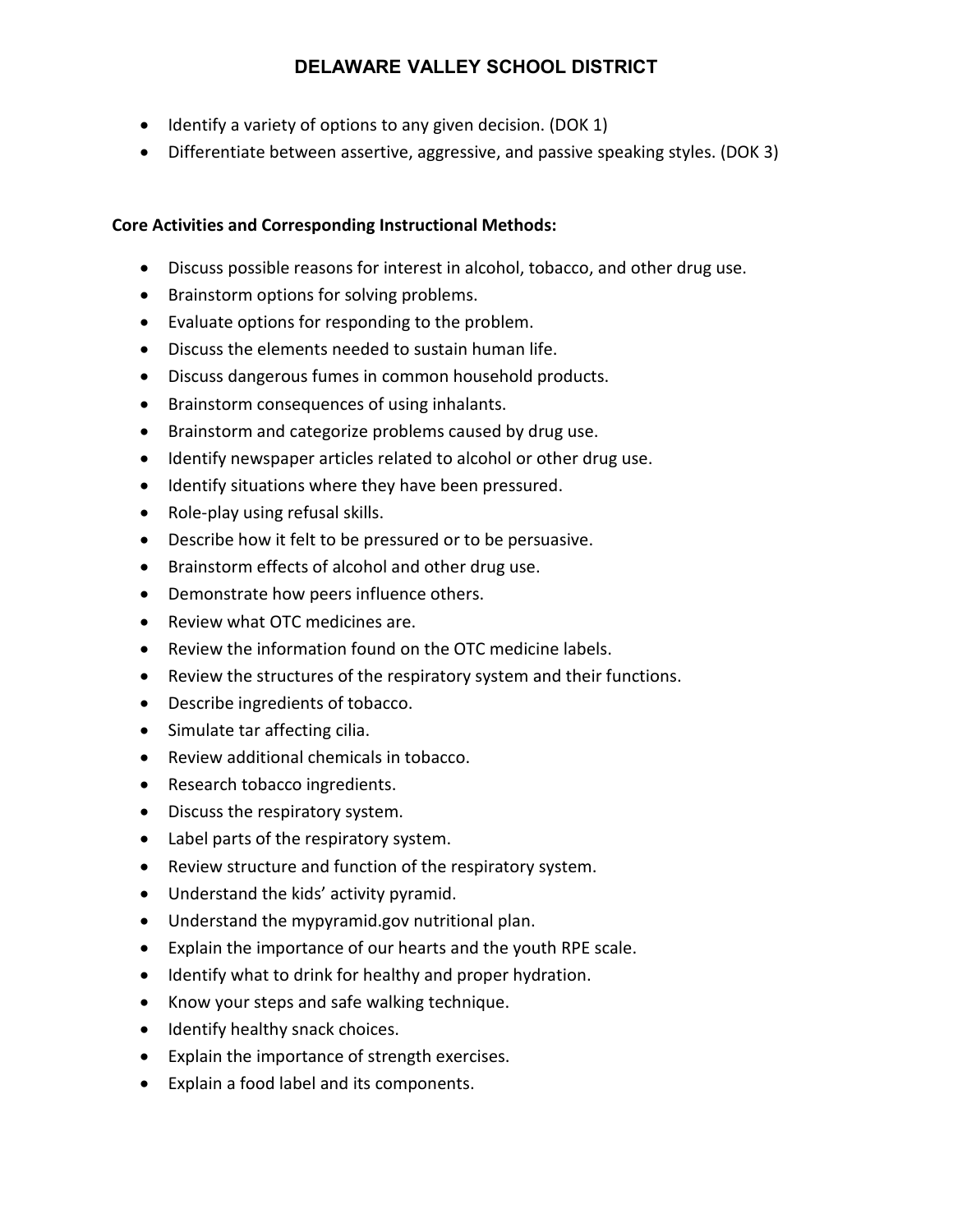- Demonstrate muscle strengthening exercises.
- List ways to reduce fat and calories in fast food meals.
- Explain the benefits of stretching.
- Understand the importance of eating breakfast.
- Discuss age groups that may be part of a family.
- Discuss similarities and differences in families.
- Explore the roles and responsibilities of families.
- Discuss the importance of being a responsible family member.
- Discuss growing and aging.
- Diagram changes that may occur in families.
- Discuss puberty.
- Identify the physical, social, and emotional changes of puberty.
- Complete sentences about respect.
- Discuss ways to show respect to others.
- Explore self-respect.
- Play a game to identify actions that show respect.
- Discuss situations that involve water safety.
- Create posters to advocate water safety.
- Brainstorm ways to prevent minor wounds and burns.
- Practice first aid techniques.
- Discuss bike safety.
- Brainstorm safety rules.
- Review common traffic signs.
- Review decision making steps.
- Practice decision making using the appropriate steps.
- Discuss the importance of having a fire escape plan.
- Students practice fire escape and what to do after escaping from a fire.
- Draw floor plans of their homes and include fire escape routes.
- Locate and label the major structures of the heart.
- Complete a blood flow map and blood flow sequencing cards.
- Discuss the brain and its components.
- Discuss the digestive system, its components, and how to keep it healthy.
- Discuss voluntary and involuntary muscles, brainstorm then label muscles that are in each category.
- Discuss the function of the skeletal system and how to keep it healthy.
- Define respiration and name its components.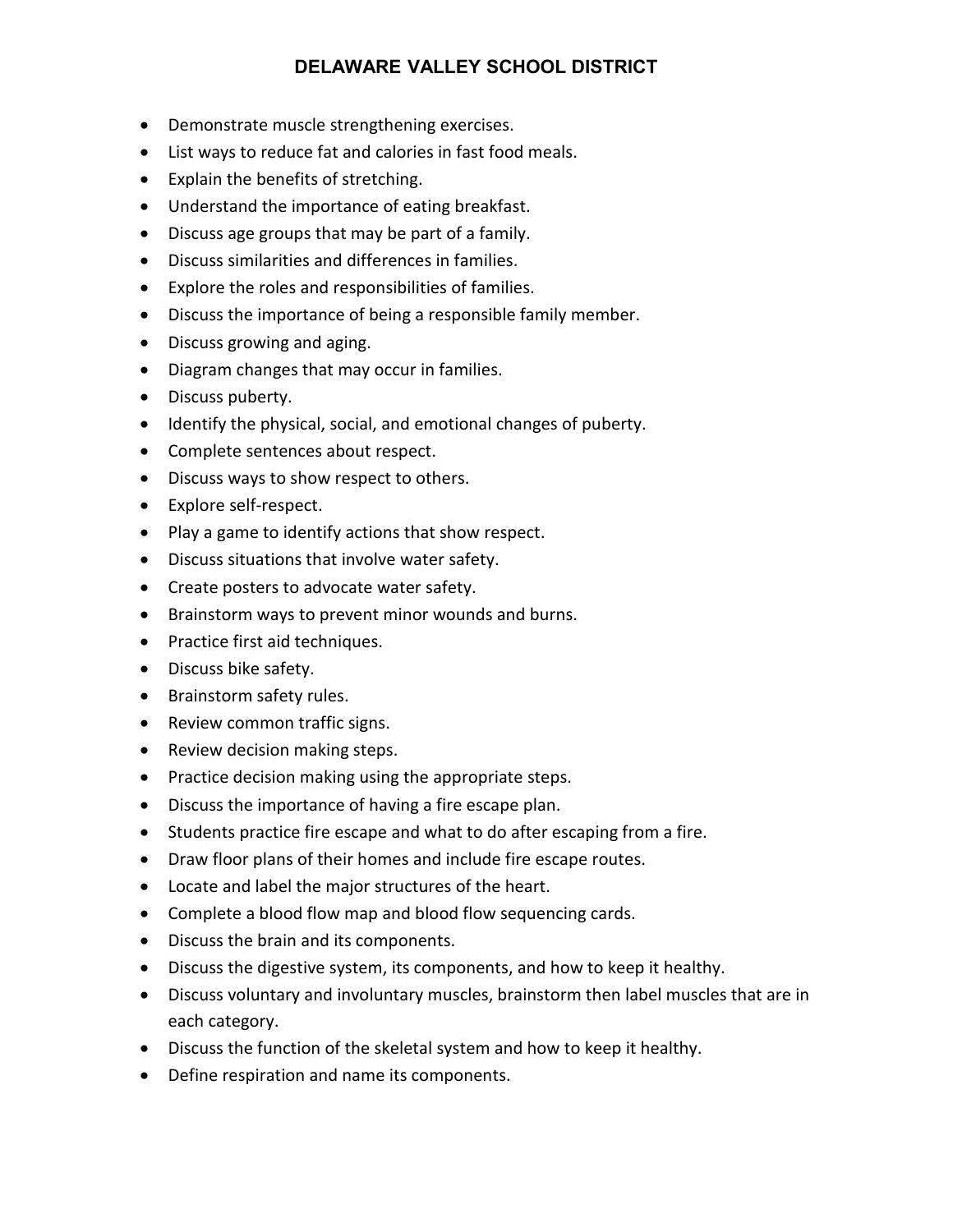#### **Assessments:**

#### **Diagnostic:**

- Question and Answer
- Class discussion

#### **Formative:**

- Learning log
- Check and recheck knowledge
- KWL chart

#### **Summative:**

- Written assessment
- Project assessment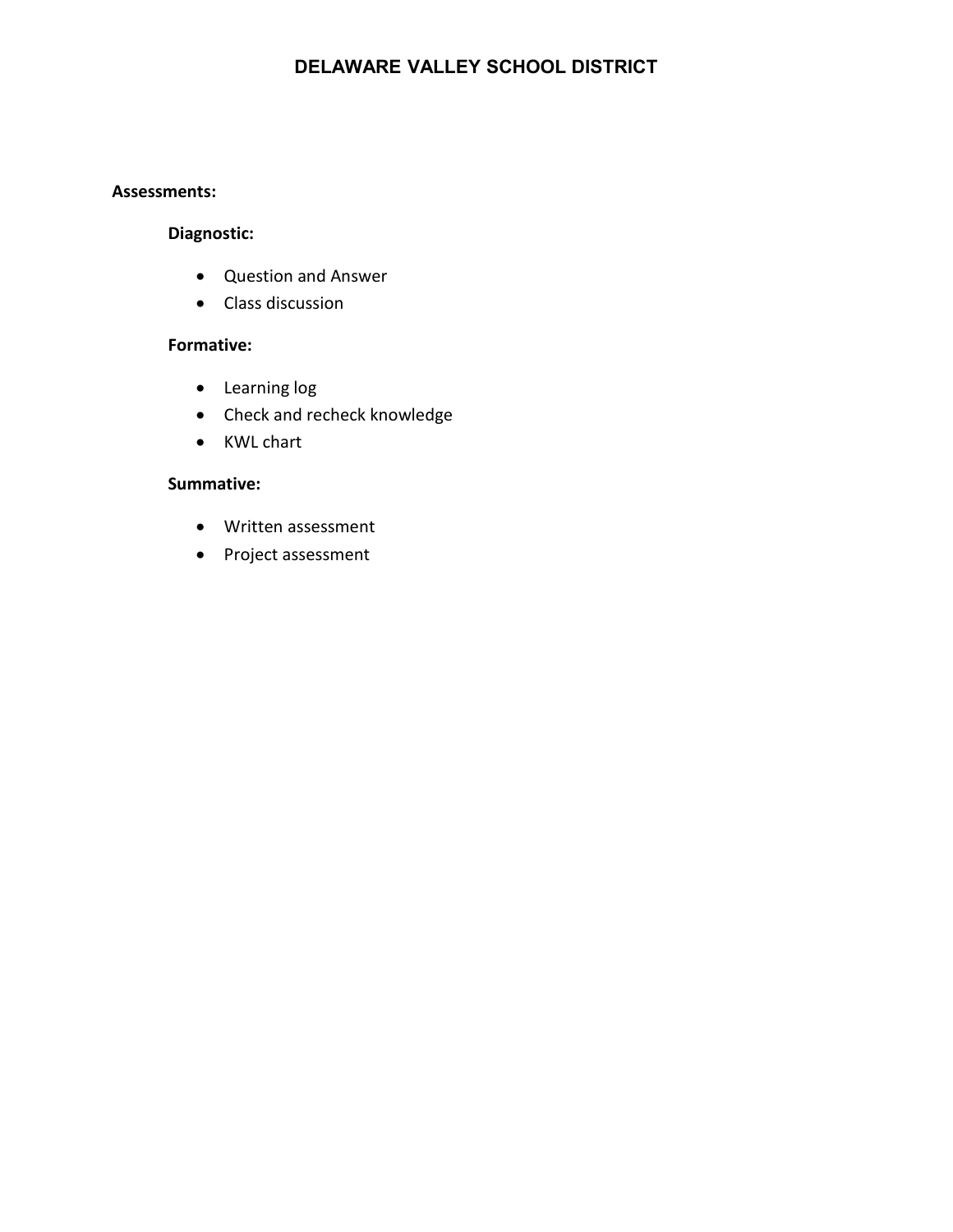#### **Unit:** Community and Environmental Health **Time Range in Days:** 15 lessons

#### **Standards Addressed:**

PA Academic Standards: 10.1.6E, 10.2.6A, 10.2.6B, 10.2.6C, 10.2.6D, 10.2.6E, 10.3.6A, 10.3.6C National Standards: 1,2,3,4,5,6,7

#### **Eligible Content:**

- Identify health problems that can occur throughout life and describe ways to prevent them.
- Explain the relationship between personal health practices and individual well-being.
- Explain the relationship between health-related information and consumer choices.
- Explain the media's effect on health and safety issues.
- Describe and apply the steps of a decision-making process to health and safety issues.
- Analyze environmental factors that impact health.
- Explain and apply safe practices in the home, school and community.
- Describe strategies to avoid or manage conflict and violence.

#### **Objectives:**

- Identify common bullying behaviors. (DOK 1)
- Analyze why some people resort to bullying. (DOK 4)
- Classify positive and negative ways to deal with bullying behavior. (DOK 2)
- Hypothesize what to do when a friend is being bullied. (DOK 3)
- Formulate effective "I messages". (DOK 3)
- Design anti-bullying tactics for themselves and for the entire school. (DOK 4)
- Define what it means to be a bully. (DOK 1)
- Analyze why people bully. (DOK 4)
- Analyze the benefits of belonging to a positive peer group. (DOK 4)
- Identify the effect of peer pressure on decision making and goals. (DOK 1)
- Identify the relationship between feelings and behaviors. (DOK 1)
- Create a short term personal goal using the goal-naming criteria. (DOK 4)
- Identify a variety of options to any given decision. (DOK 1)
- Analyze the effect of noise pollution on health. (DOK 4)
- Identify community health services. (DOK 1)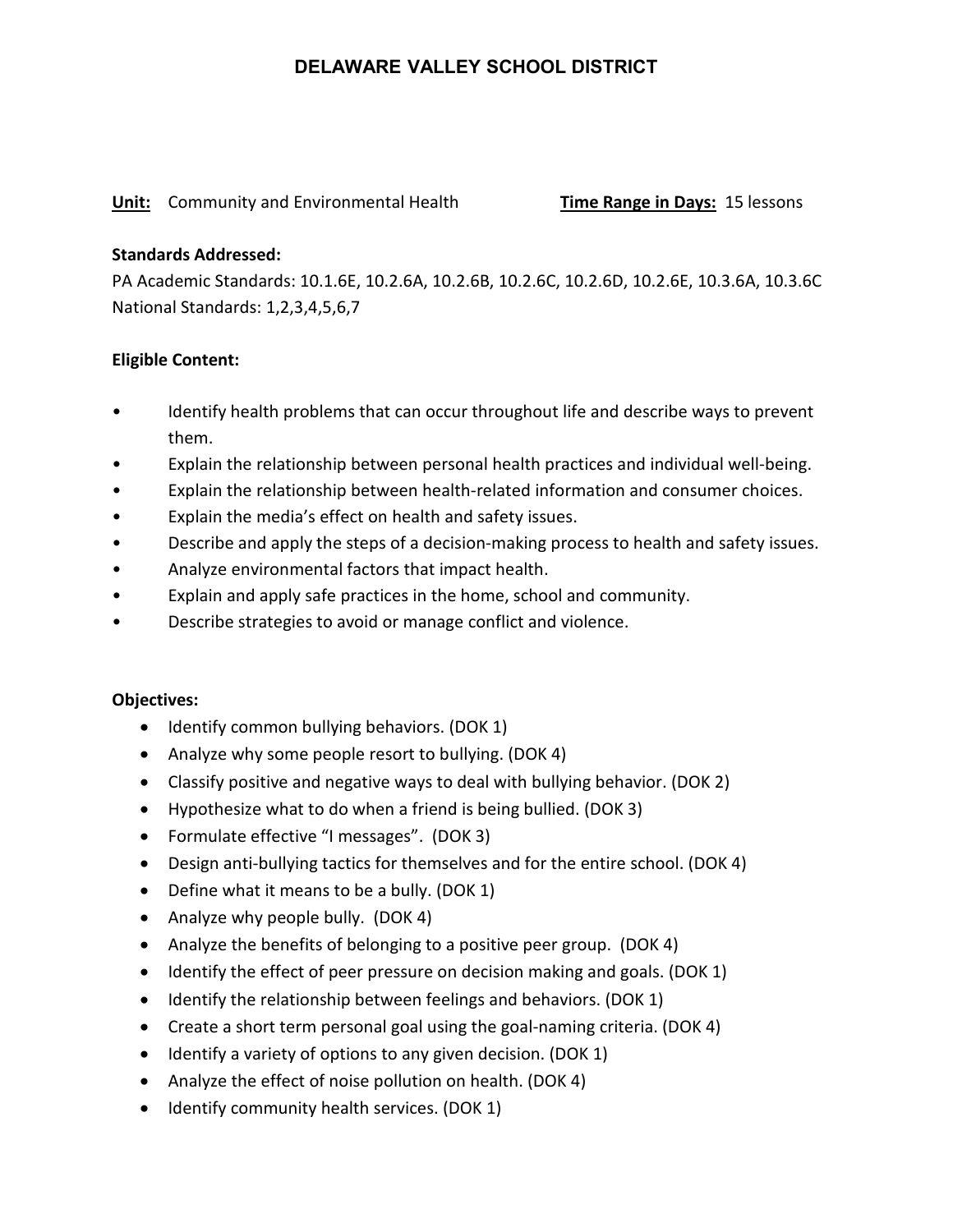- Identify careers in community health. (DOK 1)
- Assess the importance of conserving resources and reducing pollution to personal and community health. (DOK 3)
- Identify the importance of reducing use, reusing items, and recycling. (DOK 1)
- Analyze safe sun practices and how it contributes to future health. (DOK 4)
- Analyze the social influences that encourage or discourage a person to protect against the harmful effects of the sun. (DOK 4)
- Identify personal health behaviors that help prevent diseases. (DOK 1)
- Identify symptoms of asthma, allergies, and diabetes. (DOK 1)
- Assess characteristics of valid information, products and services. (DOK 3)
- Hypothesize conditions that arise due to lack of sleep. (DOK 3)
- Critique why sleep is necessary for overall health. (DOK 4)
- Identify foods and drinks that may interfere with a good night's sleep. (DOK 1)
- Identify the job of the immune system and how it works. (DOK 1)
- Describe how the HIV virus affects the immune system. (DOK 1)
- Recall how HIV is transmitted. (DOK 1)
- Formulate ways to prevent infections. (DOK 3)

#### **Core Activities and Corresponding Instructional Methods:**

- Take pre/posttest on bullying.
- Identify reasons why the bully became a bully (understanding a bully's background).
- Brainstorm ways to help out a bully and a victim of bullying behavior.
- Practice SWARM (how to pull a friend out of danger from a bully).
- Participate in various role plays, sequencing games, and bully activity card games.
- Learn effective strategies in dealing with bullies and victims of (No-blame approach, peer-support efforts, Circle time discussions).
- Practice skills such as eye contact, and demonstrate self-confidence.
- Evaluate methods of bullying prevention.
- Work cooperatively in a jigsaw cooperation learning activity.
- Discuss cyber bullying and the severity of it/consequences.
- Define noise pollution.
- Brainstorm sources of noise pollution.
- Discuss ways communities/individuals can prevent noise pollution.
- Discuss the importance of clean water.
- Discuss ways that the community/individuals can keep water clean and safe.
- Design posters to advocate keeping water safe and clean.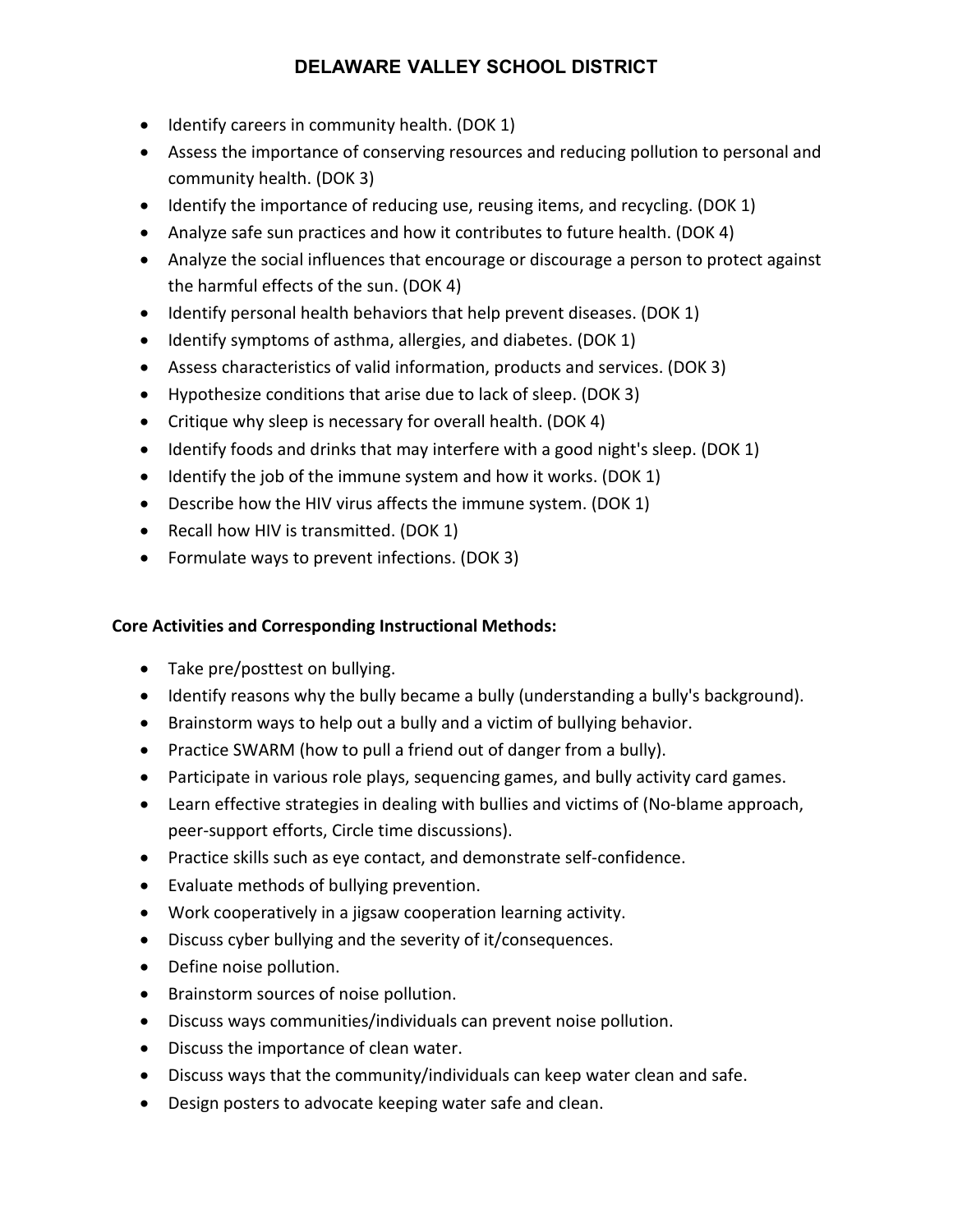- Brainstorm community health services.
- Classify community service areas.
- Research careers in community health.
- Brainstorm types of pollution in homes and communities.
- Brainstorm ways to conserve resources and reduce pollution.
- Create skits to advocate conservation of resources and reducing pollution.
- Brainstorm ways that common materials can be reused or recycled.
- Create posters to advocate reduce, reuse, recycle.
- Using various types of media show how the immune system works.
- Brainstorm and list communicable and non-communicable diseases.
- List ways germs can spread from person to person through casual contact.
- Discuss STIs including HIV/AIDS. (symptoms, transmission, prevention, treatment)
- Discuss communicable diseases and how they can be transmitted. (Herpes, Mononucleosis, Lyme's Disease)
- Have school nurse demonstrate proper hand washing.

#### **Assessments:**

#### **Diagnostic:**

- Question and Answer
- Class discussion
- Checklists of body defenses against disease

#### **Formative:**

- Homework assessment
- Classroom work
- Research a communicable disease and report to class
- Learning log (assess content knowledge and attitude)

#### **Summative:**

- Written Assessment
- Project Assessment

## **Appendix**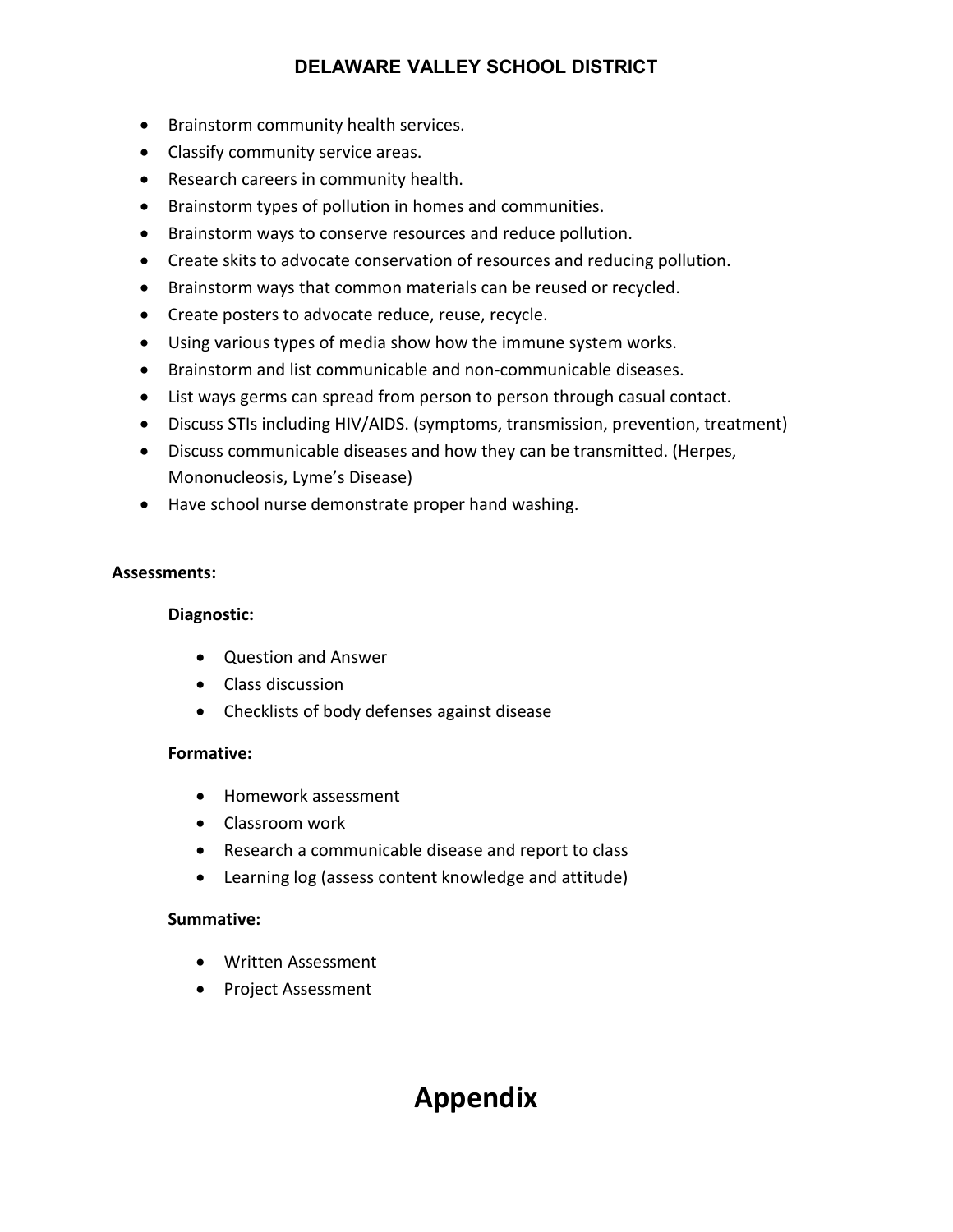**Checklist to Complete and Submit with Curriculum:**